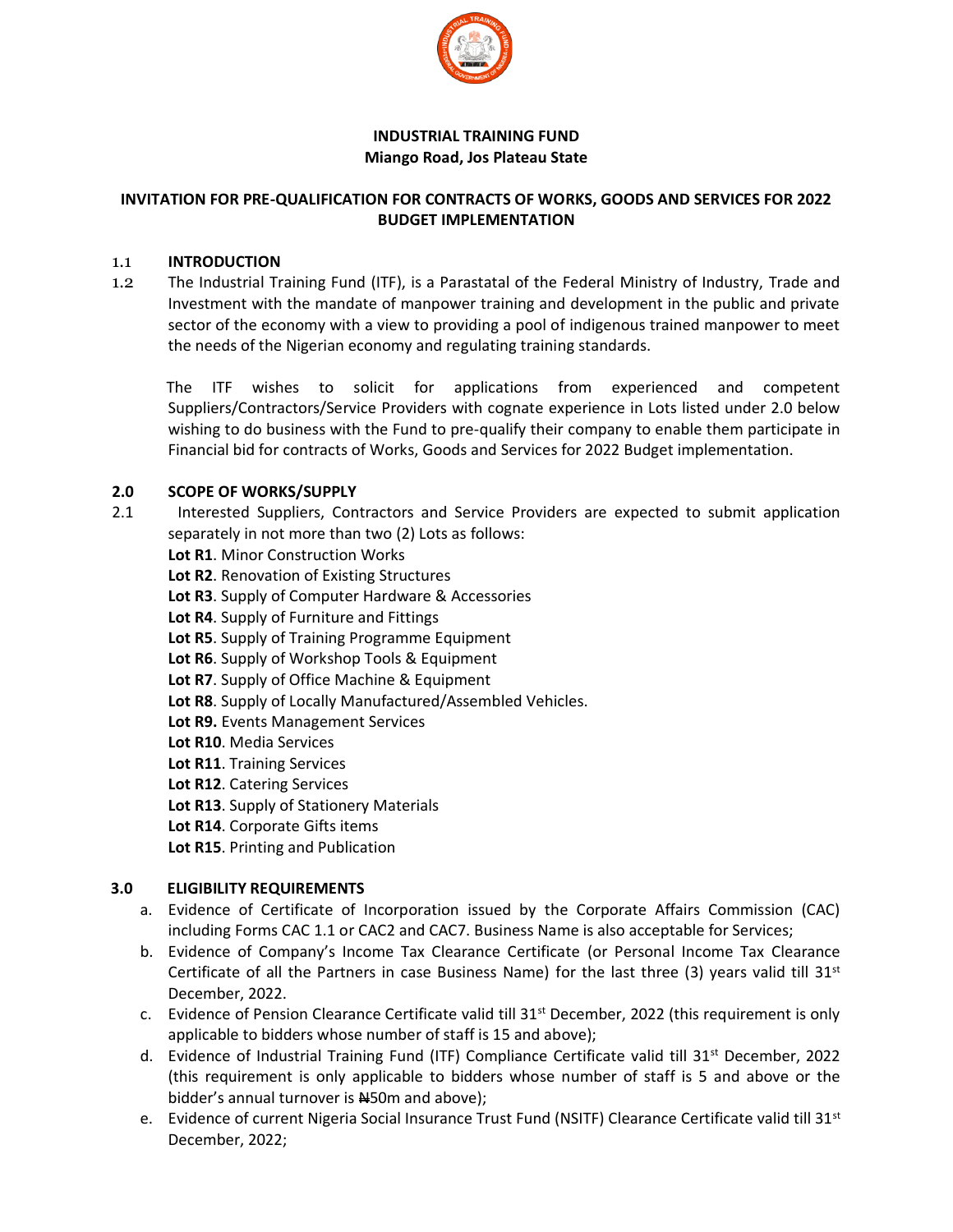- f. Evidence of Registration on the National Database of Federal Contractors, Consultants and Service Providers by submission of Interim Registration Report (IRR) expiring on 31/12/2022 or valid Certificate issued by BPP;
- g. Sworn Affidavit disclosing whether or not any officer of the relevant committees of the Industrial Training Fund or the Bureau of Public Procurement is a former or present Director, Shareholder or has any pecuniary interest in the bidder and to confirm that all information presented in its bid are true and correct in all particulars;
- h. Company's Audited Accounts for the last three (3) years 2019, 2020 and 2021.
- i. Reference Letter from a reputable commercial bank in Nigeria indicating willingness to provide credit facility for the execution of the project when needed;
- j. Company's Profile with the Curriculum Vitae of Key Staff to be deployed for the project, including copies of their Academic/Professional qualifications such as *COREN, QSRBN, ARCON, CORBON etc.*;
- k. Verifiable documentary evidence of at least three (3) similar jobs executed in the last five (5) years including Letters of Awards, Valuation Certificates, Job Completion Certificates and Photographs of the projects;
- l. Works: List of Plants/Equipment with proof of Ownership/Lease;
- m. Lot R8: Only companies included in the National Automotive Design and Development Council's approved list of local manufacturers of vehicles or their authorised representatives should bid;
- n. For Supply of Equipment: Letter of Authorization from the Original Equipment Manufacturers;
- o. For IT Jobs: Evidence of Registration/Accreditation by Computer Professionals Registration Council of Nigeria and National Information Technology Development Agency (NITDA);
- p. For Training Programmes: Evidence of Firm's Registration with the Centre for Management Development (CMD);
- q. For Joint Venture/Partnership, Memorandum of Understanding (MoU) should be provided (CAC, Tax Clearance Certificate, Pension Clearance Certificate, ITF Compliance Certificate, NSITF Clearance Certificate, IRR & Sworn Affidavit are compulsory for each JV partner);
- r. All documents for submission must be transmitted with a Covering/Forwarding letter under the Company/Firm's Letter Head Paper bearing amongst others, the Registration Number (RC) as issued by the Corporate Affairs Commission (CAC), Contact Address, Telephone Number (preferably GSM No.), and e-mail address. The Letterhead Paper must bear the Names and Nationalities of the Directors of the Company at the bottom of the page, duly signed by the authorised officer of the firm.

# **4. SUBMISSION OF EOI AND PRE-QUALIFICATION DOCUMENTS**

 Prospective bidders are to submit EOI and pre-qualification documents for each of the Lot desired; hard copy of the EOI and technical bid should be packaged in sealed envelope and clearly marked as "EOI" or "Technical Bid"; and addressed to The Director-General/Chief Executive, Industrial Training Fund and clearly marked with *the name of the project and the Lot number*. Furthermore, the reverse of the sealed envelope should bear the name and address of the bidder and drop in the designated Tender Box at the Headquarters Complex Building Reception not later than **12:00 noon on Tuesday 19th April,** 2022.

# **5. OPENING OF EOI AND PRE-QUALIFICATION DOCUMENTS**

The EOI and technical bids will be opened immediately after the deadline for submission at **12:00 noon on Tuesday 19th April, 2022,** in the ITF Headquarters Annex Building. For further enquiries, please contact the Director, Procurement Department on e-mail[: procurement@itf.gov.ng](about:blank)

# **6. GENERAL INFORMATION**

- a. Bids must be in English Language and signed by an official authorised by the bidder;
- b. Bids submitted after the deadline for submission would be returned un-opened;
- c. Bidders should not bid for more than two (2) Lots. Companies that violates this will be automatically disqualified